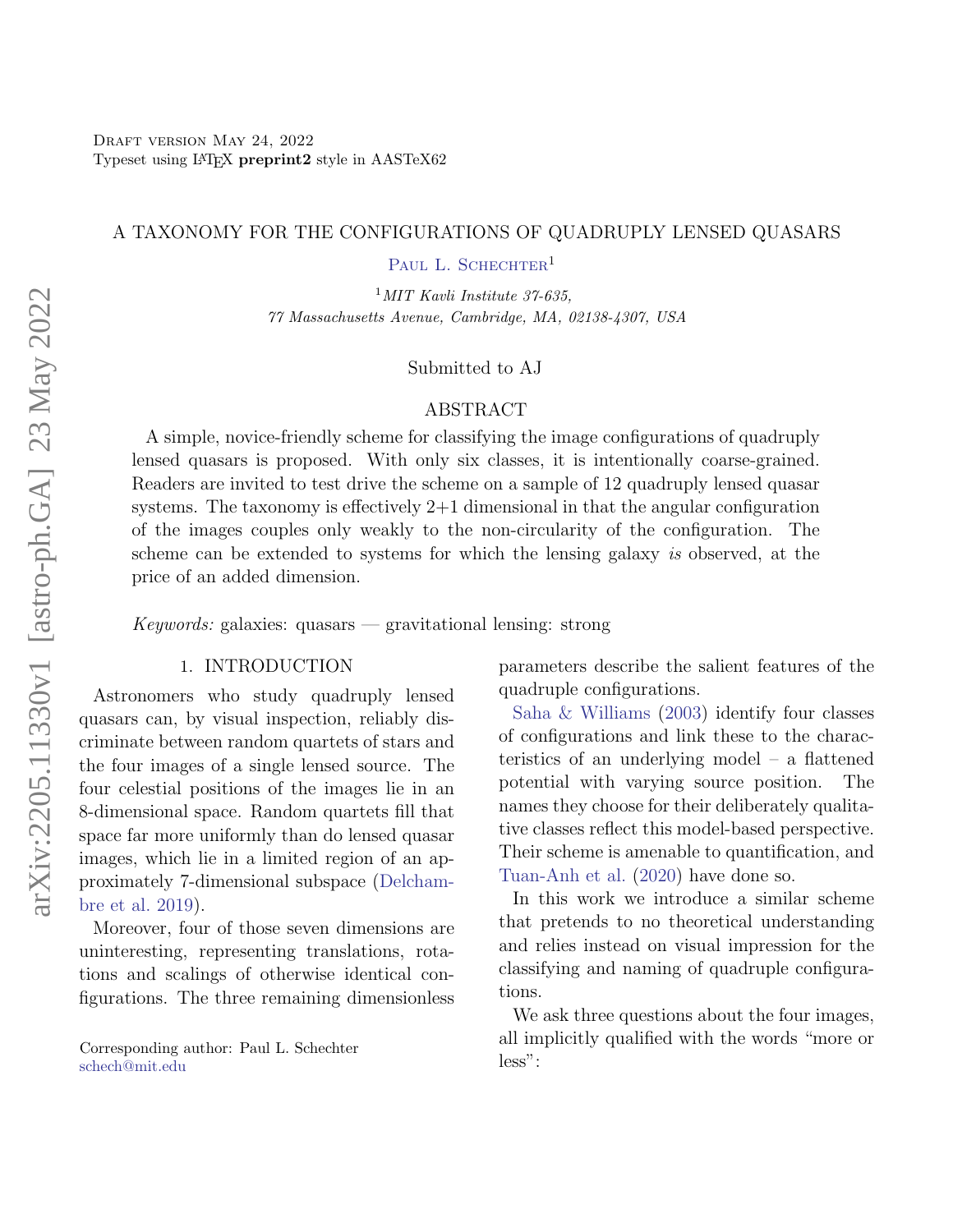

Figure 1. Classification scheme for configurations of quadruply lensed quasars.

- 1. Do the four images lie on a circle?
- 2. Do they trace the outline of a kite?
- 3. Yes? Is it symmetric around both diagonals?

In Figure 1 we show HST exposures of representatives of each of our six classes. Both conceptually and graphically, "kites" are at the center of our scheme. These are quadruple image configurations that are approximately symmetric around one of their two diagonals. They vary in the degree of asymmetry around the other diagonal, but we ignore this and call all such systems kites. The exception is that we identify as "super-kites" systems that are very nearly symmetric around both diagonals. Systems that are asymmetric around both diagonals are classified as "un-kites."

Each of these three classes is further split by whether or not the four quasar images lie on a circle, giving "near-circular" and "non-circular" systems.

Prospective users of this scheme are discouraged from thinking too carefully about the distinctions, and are encouraged, instead, to choose whichever class seems "more nearly" to describe a particular quadruply lensed quasar configuration.

# 2. THE UNDERLYING WITT-WYNNE **CONSTRUCTION**

Superposed on the six types of configurations are the hyperbolae and ellipses (and nearcircles) of the Witt-Wynne graphical solution to the lens equation for the singular isothermal elliptical potential (SIEP), described in [Wynne &](#page-5-2) [Schechter](#page-5-2) [\(2018\)](#page-5-2). The source lies at the center of Wynne's ellipse.

For the super-kites, the source also lies near the center of the potential. For the kites, the source is offset from that center along one or the other of the potential's axes of symmetry.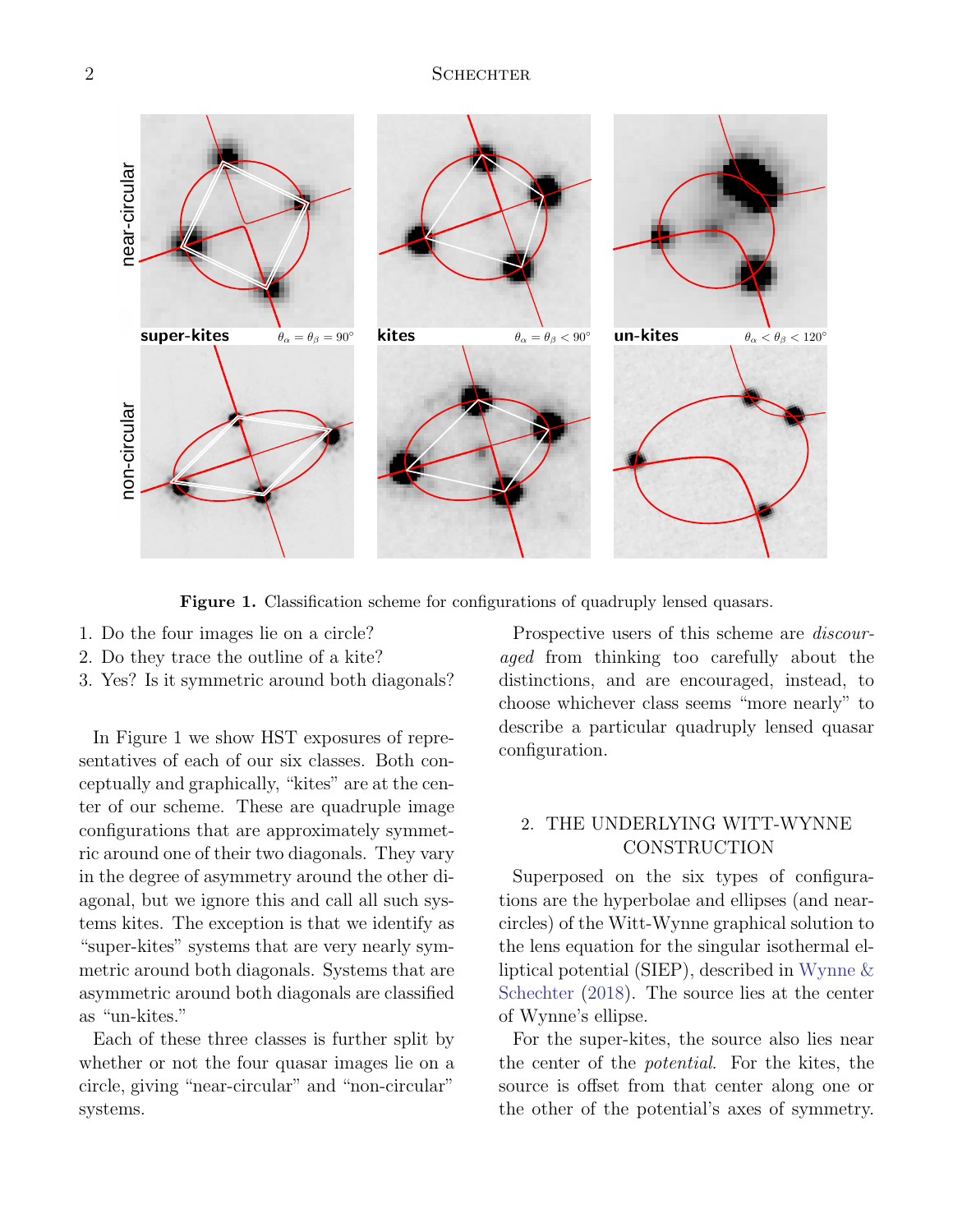For the un-kites, the source lies on neither axis of symmetry.

Among the near-circular systems, the family of un-kites is 2-dimensional, one dimension for the offset of the source from each of The two symmetry axes of the potential. The kites constitute a 1-dimensional family. Unlike Saha and Williams (2003; discussed further in Section [5.2\)](#page-4-1), we make no distinction between sources that lie on the long and short axes of the potential. The super-kites constitute a 0-dimensional family – the source must lie at the center of the potential.

The near-circular designation allows for some small quadrupole deviation from circular symmetry, which is needed to set the directions of the symmetry axes. The non-circular configurations are "scronched" [\(Ellenberg](#page-4-2) [2021\)](#page-4-2) versions of the near-circular ones. [Falor & Schechter](#page-5-3) [\(2022\)](#page-5-3) argue that the space of quadruple lens configurations is effectively "2+1 dimensional" because the "scronching" does little to affect the appearance of the angular configurations.

### 3. IGNORE THE FLUXES

We intentionally ignore the relative fluxes of the quasar images in our taxonomy as they can undergo microlensing fluctuations of two magnitudes or more [\(Weisenbach et al.](#page-5-4) [2021\)](#page-5-4). But they can and should be taken into account in deciding whether a quartet of images is a quasar. Close pairs of lensed quasar images tend to be brighter than those that are more widely separated, more so in near-circular systems [\(Falor](#page-5-3) [& Schechter](#page-5-3) [2022\)](#page-5-3).

# 4. IGNORE THE POSITION OF THE LENSING GALAXY

Our classification scheme does not take account of the position of the lensing galaxy. For most known quadruply lensed quasars, the lensing galaxy is fainter than the quasar images, and often crowded by them. Only rarely is it seen in



Figure 2. An HST image of the system PS J0147+46 marking the predicted positions for the lensing galaxy as small red circles for an SIEP model (left) and for an  $SIS+XS_{\parallel}$  model (right). Note that the galaxy lies yet further to the right of the isolated quasar image than the  $SIS+XS_{\parallel}$ marker, indicating an ellipticity that tends to flatten opposite to the shear. The white circles indicate the Witt-Wynne model positions. The isolated quasar image lies well inside the orange circle, which is drawn through the three closest quasar images.

<span id="page-2-0"></span>discovery images (though this will change with planned deep and high resolution surveys).

A second reason for ignoring the lensing galaxy is that it has no effect on our classification scheme. The Witt-Wynne construction is degenerate, producing both SIEP models and singular isothermal sphere models with external shear (SIS+XS). Moreover, these are special cases of a 1-dimensional family of elliptical isothermal potentials [\(Luhtaru et al.](#page-5-5) [2021\)](#page-5-5) with external shear parallel to the ellipticity  $(SIEP+XS_{\parallel})$  that produce that same ellipse and hyperbola. The position of the lensing galaxy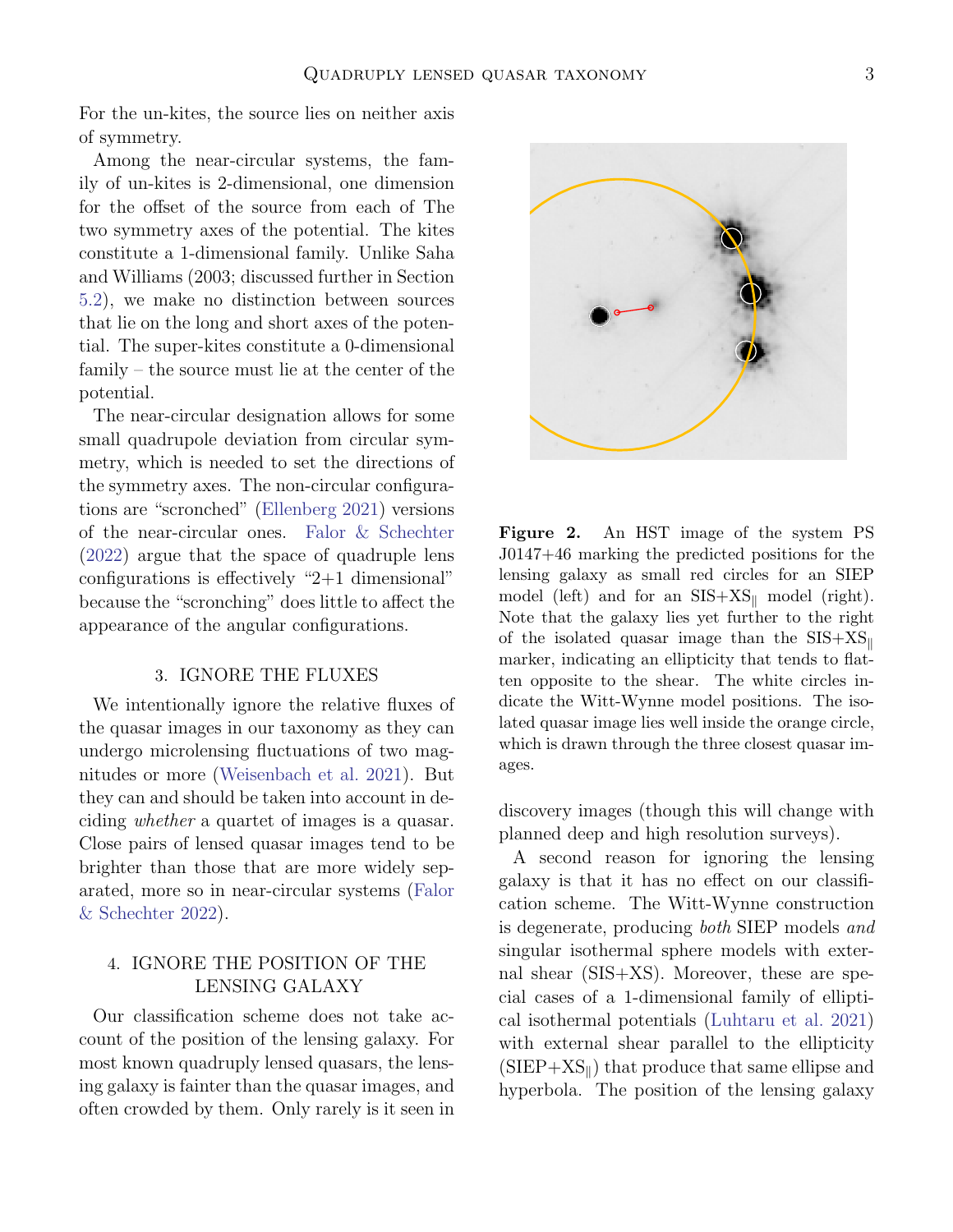

Figure 3. HST images of a dozen arbitrarily selected quadruply lensed quasars. The reader is invited to classify them using the precepts of Section [1.](#page-0-0) The lensing galaxy is always visible at the center of the field. The four brightest pointlike images are those of the quasar. The frames on the upper and lower left and on the upper and middle right are confused by fainter stars and galaxies that should be disregarded.

<span id="page-3-0"></span>on the hyperbola varies with the ratio ellipticity to shear.

Figure [2](#page-2-0) shows the predicted position of the lensing galaxy for two models, one with only ellipticity (and lensing galaxy closer to the most isolated of the four images) and the other with only shear. The two models do give different rel ative magnifications (Falor and Schechter 2022) but these are easily masked by microlensing.

While the position of the lensing galaxy does not affect the image configuration classification, it does affect the predicted time delays. For the purposes of time-delay cosmology, one must take the space of quadruple lens configurations to be  $2+1+1$  dimensional.

5. TEST DRIVE

We invite readers to decide for themselves whether the present scheme might be useful. In Figure [3](#page-3-0) we show an arbitrary selection of 12 HST images of quadruply lensed quasars. We believe that even novices will find it easy to decide upon the kitelikeness of these systems.

#### 5.1. Non-circularity is less obvious

Distinguishing between near-circular and non-circular systems is more challenging because there is a one-dimensional family of ellipses (with varying position angle) that passes through any 4 given points [e.g[.Wucknitz](#page-5-6) [\(2002\)](#page-5-6)]. The ellipses drawn in Figure [1](#page-0-0) are those of the Witt-Wynne construction, with semi-axes parallel to the asymptotes of Witt's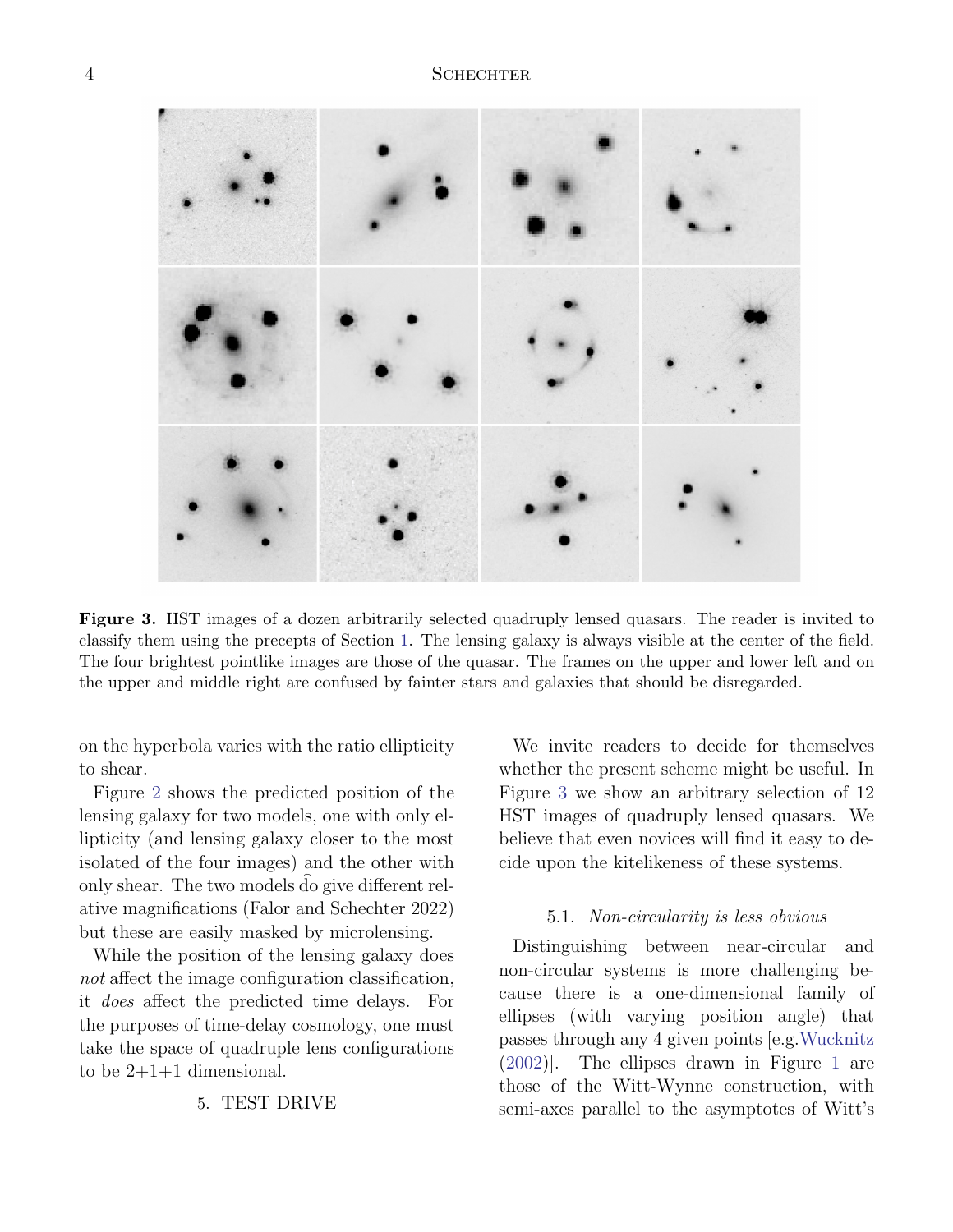hyperbola (and parallel to the semi-axes of the construction's implicit gravitational potential).

Non-circularity is most easily recognized in the doubly symmetric super-kites, and also fairly obvious in at least some kites, again by virtue of their symmetry. It is least obvious in the doubly asymmetric un-kites.

But only 3 points are needed to construct a circle. If one draws a circle through the three closest quasar images, the distance of the fourth quasar image to that circle measures the degree of non-circularity without specification of the orientation of the potential. In Figure [2](#page-2-0) we show this circle for one of the more non-circular known lenses, PS  $J0147+46$ .

The center of this circle can be found at the intersection of the bisectors of the two chords formed by the three closest images, but for the present purpose a visual estimate should suffice. One might also resort to the full Witt-Wynne construction to produce Wynne's ellipse, but this goes well beyond the spirit of our "less is more" approach.

A generic feature of astronomical classification schemes is the identification of objects as either type 1 or type 2. We suggest that in classifying the systems in Figure [3,](#page-3-0) the label "type 1" be used for near-circular systems and "type 2" be used for non-circular systems. We urge the reader to make a best guess of one or the other, even when visual inspection gives conflicting cues. Classifiers who are compelled to equivocate should use types 1.3, and 1.7.

The ellipticities of the Wynne ellipses for the systems in Figure [3,](#page-3-0) as reported by [Luhtaru](#page-5-5)

[et al.](#page-5-5) [\(2021\)](#page-5-5), are [0.15, 0.12, 0.15, 0.21], [0.06, 0.50, 0.27, 0.40] and [0.21, 0.52, 0.05, 0.13], leftto-right and top-to-bottom. The corresponding SIEP has the same ellipticity, but with the potential perpendicular to Wynne's ellipse.

## 5.2. Wide and narrow kites

<span id="page-4-1"></span>PS J0147+46 is an example what [Saha &](#page-5-0) [Williams](#page-5-0) [\(2003\)](#page-5-0) would call a "long-axis" kite, the signature of which is a fourth image lying inside the circle constructed through the three closest images. The fourth image lies outside that circle for their "short-axis" kites. This distinction can only be made for systems that are clearly non-circular.

We have chosen not to add an additional, incipient dimension to our scheme, but if we had, we would have called the long- and short-axis kites, respectively, "wide" and "narrow" kites, indicating that the three closest images are in a wider or narrower configuration than for nearcircular systems.

The author gratefully acknowledges the work of Raymond Wynne, Richard Luhtaru and Chirag Falor in laying the foundations for this paper, and thanks Dominique Sluse for encouragement. Observations shown in Figures [1](#page-0-0) and [3](#page-3-0) were taken as part of programs HST-GO-15320 and HST-GO-15652 carried out with the NASA/ESA Hubble Space Telescope and obtained from the Space Telescope Science Institute, which is operated by the Association of Universities for Research in Astronomy, Inc. under NASA contract NAS 5-26555.

### REFERENCES

<span id="page-4-0"></span>Delchambre, L., Krone-Martins, A., Wertz, O.,

et al. 2019, A&A, 622, A165,

doi: [10.1051/0004-6361/201833802](http://doi.org/10.1051/0004-6361/201833802)

<span id="page-4-2"></span>Ellenberg, J. 2021, Shape: The Hidden Geometry of Information, Biology, Strategy, Democracy, and Everything Else (Penguin Publishing Group). [https://books.google.com/books?id=](https://books.google.com/books?id=ZC4MEAAAQBAJ) [ZC4MEAAAQBAJ](https://books.google.com/books?id=ZC4MEAAAQBAJ)